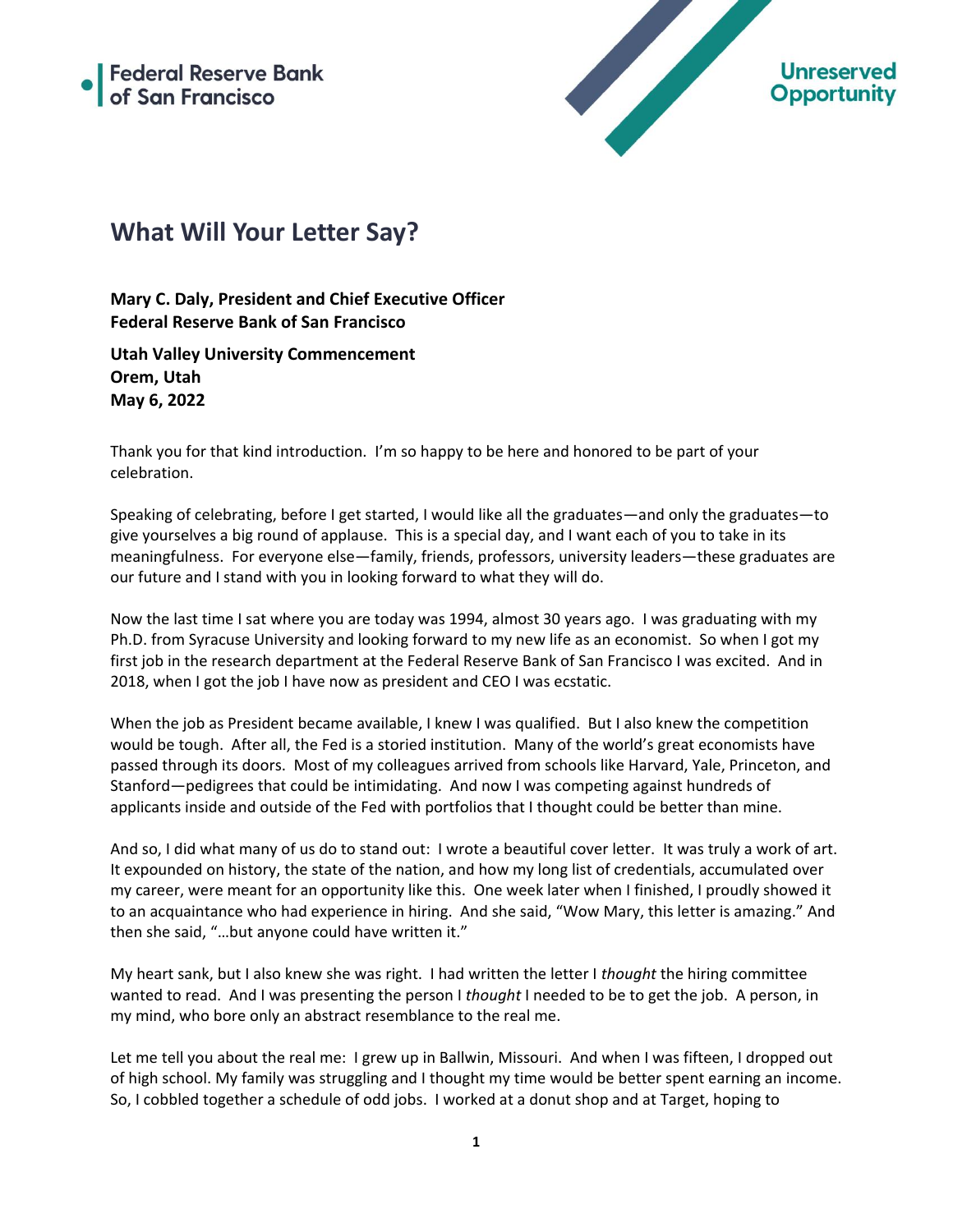

eventually become a bus driver—stable employment with good income and benefits. By an unexpected twist of fate, I met someone who encouraged me to get a GED. Later, I became the first in my family to attend and graduate from college.

That was my story, and it was—to put it mildly—very different from most of my colleagues and anyone else who had ever held the position I was trying to get. So I left it out of the letter and focused on credentials and accomplishments and things that made me similar rather than different.

And it wasn't the first time I had done this. In my early years at the Fed, I felt the need to fit into a certain mold. So, I went shopping. I bought pearls and skirt suits, even a scoop neck sweater. Now anyone who knows me, or has even seen me, knows that I'm most comfortable in slacks and a collared shirt, my outfit of choice most days. But back then, I dressed as the person I thought people wanted to see. I even tried to style my hair a certain way. I worked to become economist Mary, rather than just Mary.

But that mindset spread and began to permeate everything. In conversations with colleagues, I was careful not to veer into topics that were too personal. I tried not to reveal too much of my background. I kept things focused on work, job, and contribution, all with the view that people can't judge what they don't know.

Pretending, as it turns out, is exhausting. It is also hugely limiting. I was sitting on a mountain of experience that gave me unique insight into how the economy functions. As a kid from Missouri, I witnessed firsthand how people get left behind—fall through the cracks—and the lasting impact, generations out, that this can have on families. I saw the toll that poverty takes and the stress people feel when they don't have opportunities. But I never talked about it. And so on the outside I looked like everyone else. I had become Mary the economist with a job as a researcher, instead of Mary from Missouri with a GED.

The irony of course, is that no one actually asked me to play a role. I had done this to myself. And when I started to understand that, I started to change. Gradually. Little by little, I shed the pearls and the skirts. I let my hair be wild. I even agreed to a profile story in a major news outlet that revealed personal details about my past.

Getting the space to be myself was a remarkable gift. I felt newly at ease, and that ease translated into opportunities. By being open and me—all of me—I attracted people with diverse ideas. I connected my experiences with my research and found capacity that I didn't know I had. I became so much better at my job. But mostly I found fortitude and confidence from aligning my inner with my outer self. Mary with a GED who also had a Ph.D. And perhaps unsurprisingly, my career took off.

Which brings me back to 2018, 20 years after I stopped wearing pearls, applying for the top job at the bank where I had built my career, and here I was back to my old habits. Once again, playing a role. Back to being the Mary that I thought people wanted.

So, I re-wrote the letter. But this time, I leaned into my story. I talked about my life growing up in Ballwin, MO, the eldest of four siblings, in a family with challenges, and how those experiences helped me understand the responsibility of institutions and the honor of serving others. I also talked about dignity and the importance of the economy in creating and sustaining opportunities for everyone. I